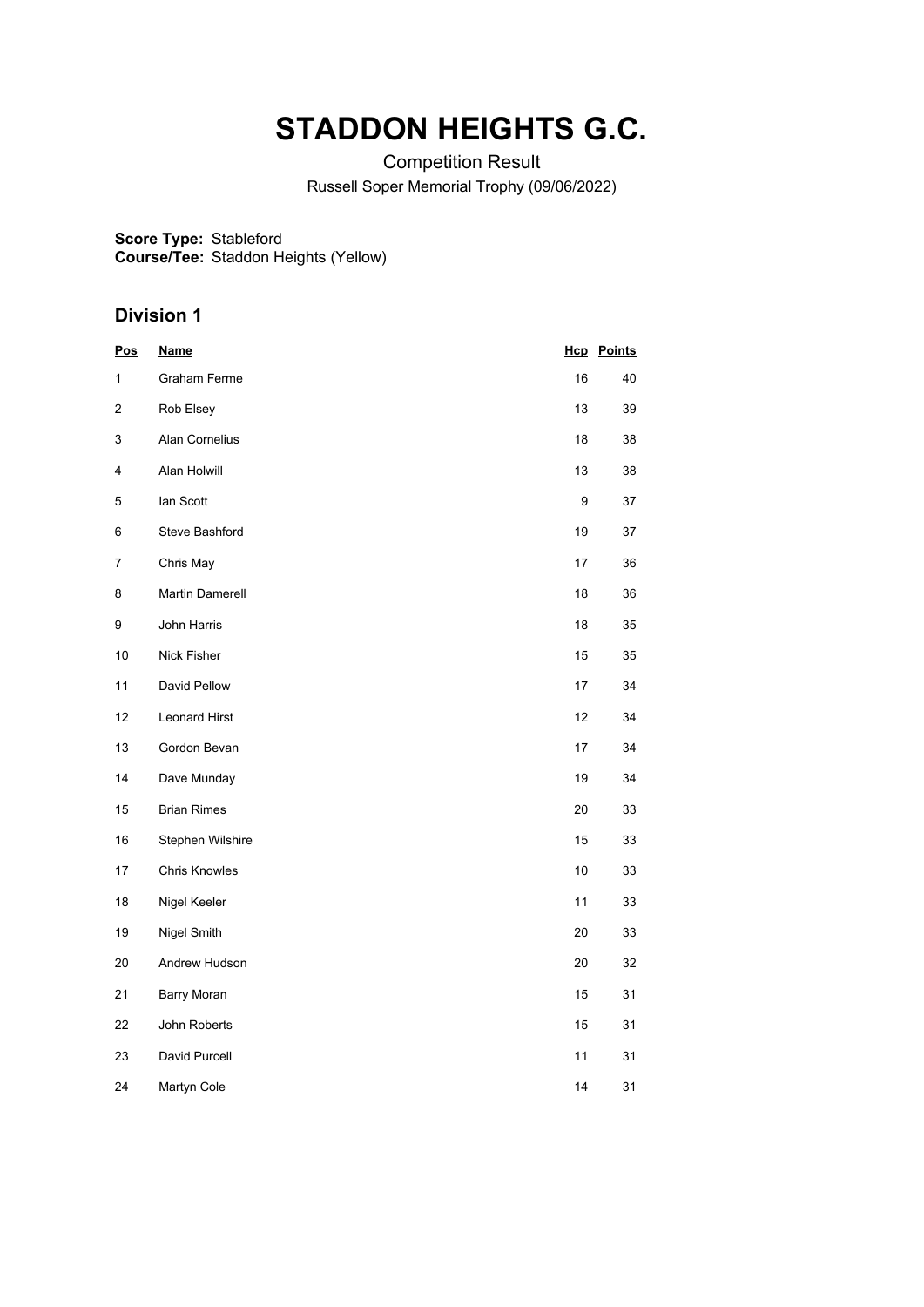| <b>Pos</b> | <b>Name</b>            |             | <b>Hcp</b> Points |
|------------|------------------------|-------------|-------------------|
| 25         | Philip Hill            | 13          | 31                |
| 26         | David N Roberts        | 8           | 30                |
| 27         | David Cox              | 18          | 30                |
| 28         | Alan 'Paddy' Porter    | 20          | 30                |
| 29         | <b>Colin Moist</b>     | 17          | 30                |
| 30         | Andy Griffiths         | $\mathbf 5$ | 30                |
| 31         | <b>Maurice Stevens</b> | 19          | 30                |
| 32         | Kevin Glanville        | 18          | 29                |
| 33         | David Purnell          | 11          | 29                |
| 34         | Andy Lee               | 15          | 29                |
| 35         | Gary Bolt              | 15          | 28                |
| 36         | Paul Robinson          | 17          | 28                |
| 37         | Phil Mannell           | 15          | 28                |
| 38         | Keith Puzey            | 10          | 28                |
| 39         | Grahame Sanford        | 6           | 28                |
| 40         | Charlie Marshall       | 17          | 28                |
| 41         | Mike Mahoney           | 15          | 27                |
| 42         | Paul Tucker            | 15          | 27                |
| 43         | David Parsons          | 13          | 27                |
| 44         | Mike Whetnall          | 15          | 27                |
| 45         | Alan Haworth           | 17          | 27                |
| 46         | Chris Baggott          | 8           | 27                |
| 47         | Max Lowles             | 12          | 26                |
| 48         | Terry Heyward          | 17          | 25                |
| 49         | Kevin Mudge            | 12          | 24                |
| 50         | Phil Pascoe            | 11          | 24                |
| 51         | <b>Graeme Collings</b> | 18          | 24                |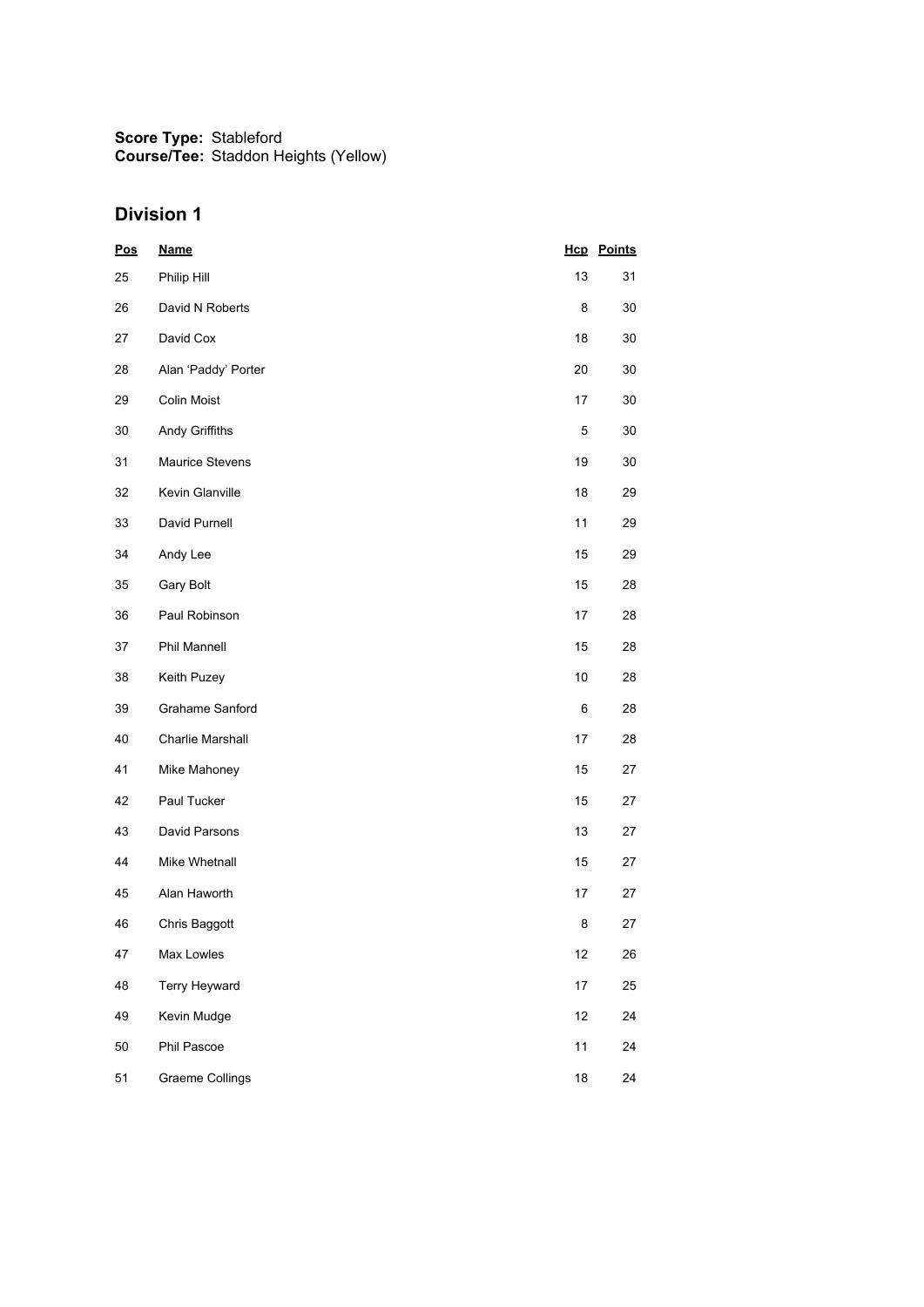| Pos | Name         |    | <b>Hcp</b> Points |
|-----|--------------|----|-------------------|
| 52  | Martin Snell | 19 | 19                |
| 53  | Bob Dunn     | 17 | 13                |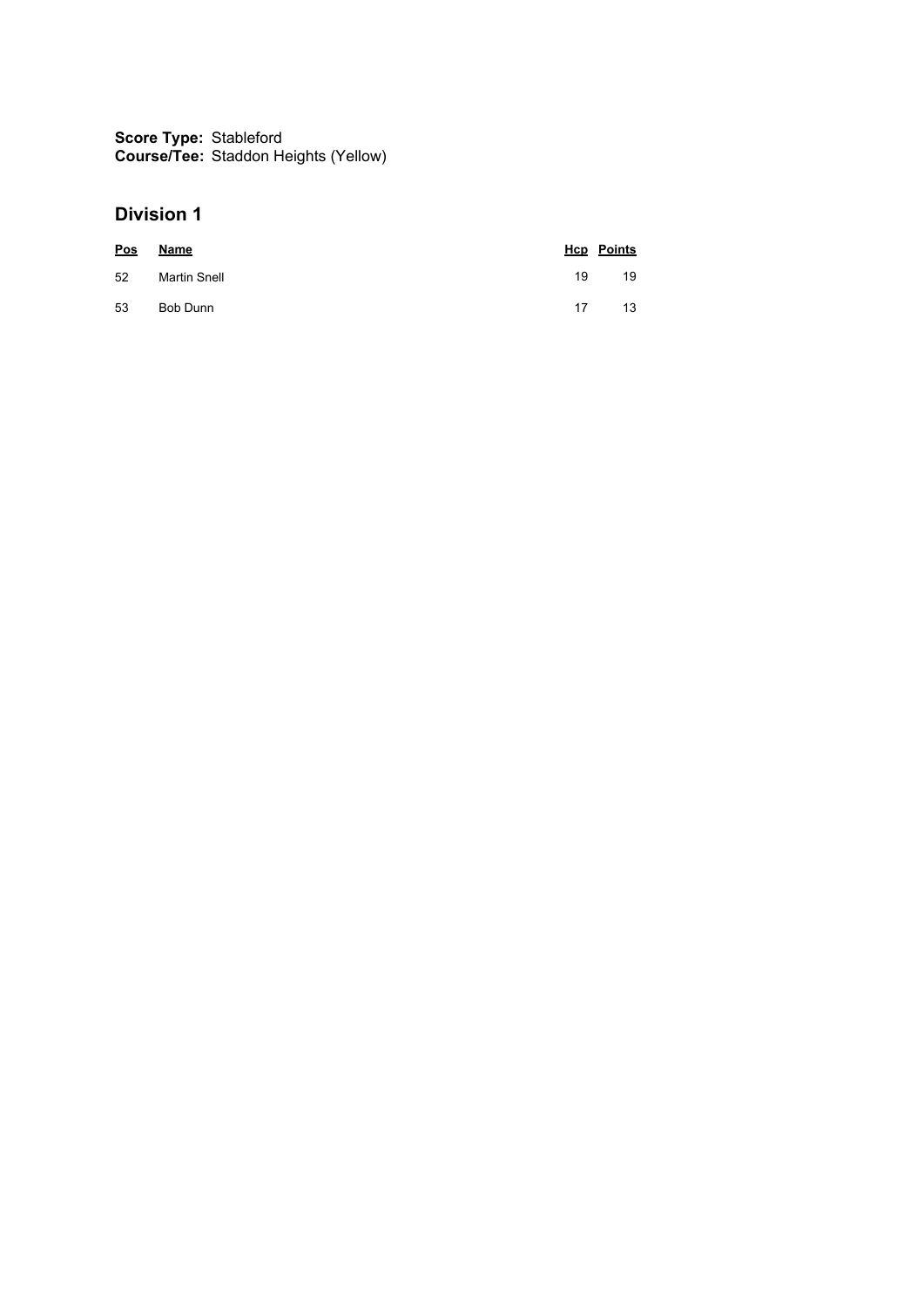| Pos          | <b>Name</b>             |    | <b>Hcp</b> Points |
|--------------|-------------------------|----|-------------------|
| $\mathbf{1}$ | John Ellis              | 21 | 41                |
| 2            | Andrew Bowden           | 21 | 37                |
| 3            | Jeff Belcher            | 35 | 37                |
| 4            | John Willis             | 29 | 36                |
| 5            | John Palmer             | 24 | 36                |
| 6            | <b>Brian Huntley</b>    | 23 | 35                |
| 7            | Gerald Jamieson         | 26 | 35                |
| 8            | Roy Taylor              | 21 | 35                |
| 9            | Des Couling             | 23 | 35                |
| 10           | Douglas Edmonds         | 29 | 34                |
| 11           | <b>Barry Gent</b>       | 27 | 34                |
| 12           | Richard Gathercole      | 27 | 34                |
| 13           | Eric Mingo              | 29 | 33                |
| 14           | Shaun Sullivan          | 24 | 33                |
| 15           | Colin Towle             | 23 | 32                |
| 16           | Chris Bunnett           | 24 | 32                |
| 17           | Paul McDonald           | 29 | 32                |
| 18           | Alan Huntley            | 22 | 32                |
| 19           | Peter Elsey             | 26 | 31                |
| 20           | Andy Gent               | 21 | 31                |
| 21           | Tony Williams           | 26 | 31                |
| 22           | Dennis Whiting          | 26 | 31                |
| 23           | Malcolm James           | 27 | 31                |
| 24           | Keith Prowse            | 22 | $30\,$            |
| 25           | <b>Stanley Matthews</b> | 27 | $30\,$            |
| 26           | <b>Terry Mitchell</b>   | 23 | $30\,$            |
| 27           | David Stringer          | 26 | $30\,$            |